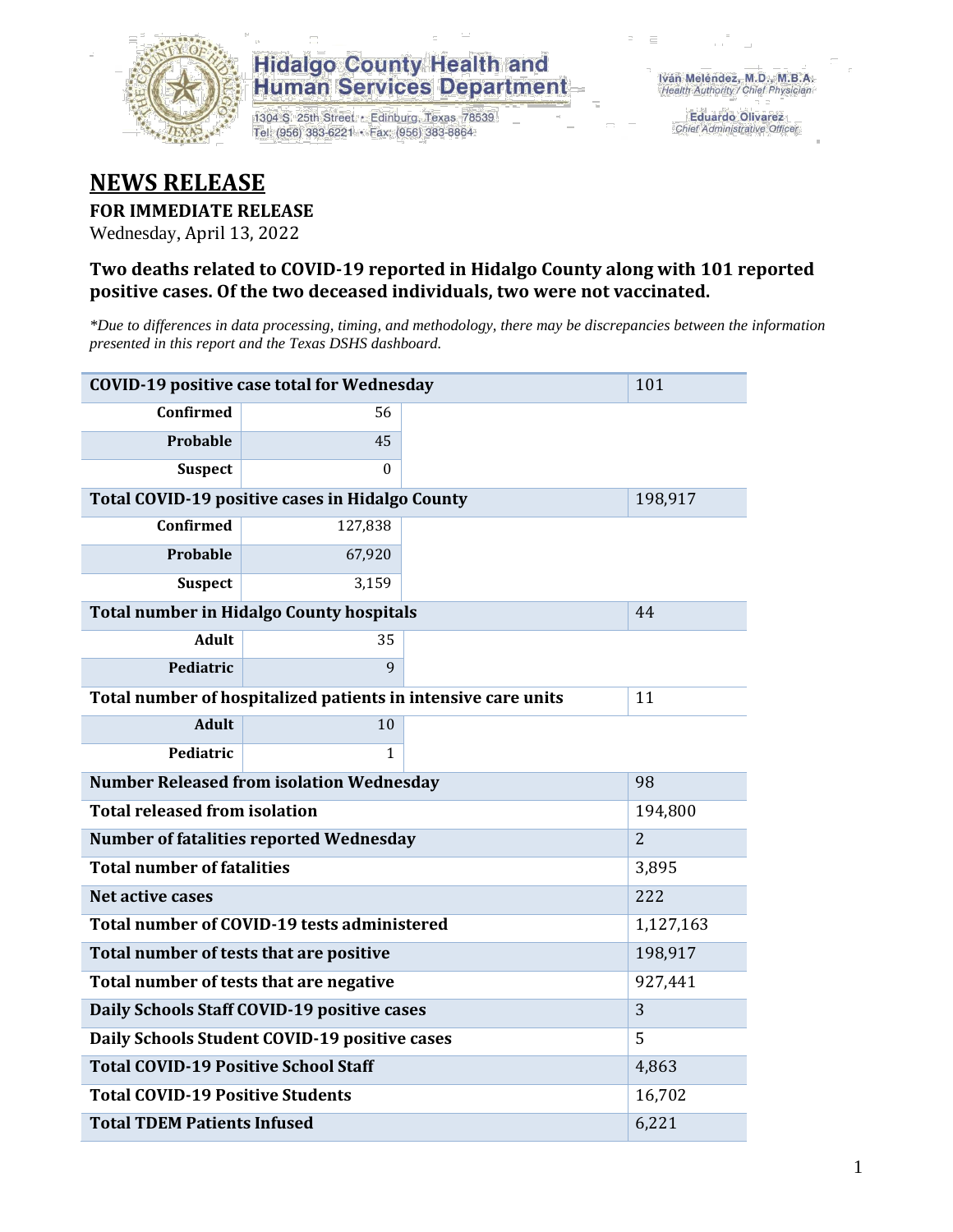

#### **Hidalgo County Health and Human Services Department**

1304 S. 25th Street · Edinburg, Texas 78539 Tel: (956) 383-6221 · Fax: (956) 383-8864

Iván Meléndez, M.D., M.B.A. Health Authority / Chief Physician

> **Eduardo Olivarez** Chief Administrative Officer

*Hidalgo County uses the case status definition provided by the Texas Department of State Health Service's 2020 Epi Case Criteria Guide revised November 2020.*

- *1. Confirmed: A person who has tested positive through a molecular or PCR (oral or nasal swabs) test that looks for the presence of the virus's genetic material.*
- *2. Probable: A person who meets presumptive laboratory evidence through detection of COVID-19 by antigen test in a respiratory specimen.*
- *3. Suspect: A person who meets supported laboratory evidence through detection of specific antibodies in serum, plasma, whole body, and no prior history of being confirmed or probable case.*

*For more information of case status definition for COVID-19, please refer to:*

<https://www.dshs.state.tx.us/IDCU/investigation/epi-case-criteria-guide/2020-Epi-Case-Criteria-Guide.pdf>

| <b>Age Range</b> | <b>Number of Cases</b> |
|------------------|------------------------|
| $0 - 11$         | 24                     |
| 12-19            | 18                     |
| 20s              | 13                     |
| 30 <sub>s</sub>  | 12                     |
| 40s              | 9                      |
| 50s              | 10                     |
| 60s              | 7                      |
| $70+$            | 8                      |
| Total:           | 101                    |

Case Breakdown by Age Group: The death includes:

|  | <b>Age Range</b> | <b>Gender</b> | City           |
|--|------------------|---------------|----------------|
|  | 40s              | Male          | Edinburg       |
|  | 70+              | Female        | <b>Mission</b> |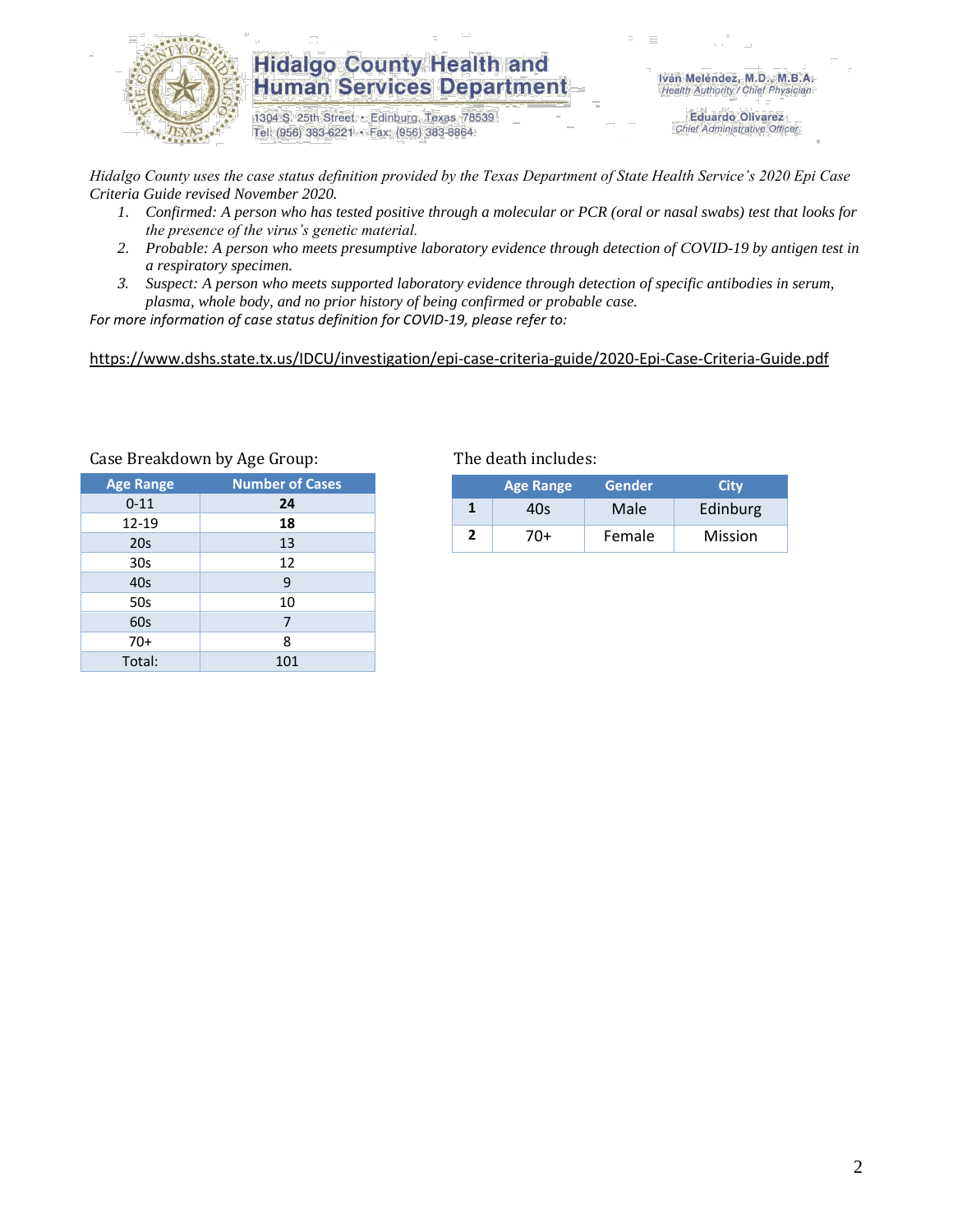

# **Hidalgo County Health and<br>Human Services Department**

1304 S. 25th Street • Edinburg, Texas 78539<br>Tel: (956) 383-6221 • Fax: (956) 383-8864

Eduardo Olivarez<br>Chief Administrative Officer

### Wednesday, April 13, 2022 positive cases include:

|                         | <b>Age Range</b> | <b>Gender</b>                                                                                              | <b>City</b> |    | <b>Age Range</b> | <b>Gender</b> | <b>City</b> |
|-------------------------|------------------|------------------------------------------------------------------------------------------------------------|-------------|----|------------------|---------------|-------------|
| $\mathbf{1}$            | $0 - 19$         | F                                                                                                          | Alamo       | 52 | $0 - 19$         | F             | Mission     |
| 2                       | $0 - 19$         | M                                                                                                          | Alamo       | 53 | $0 - 19$         | F             | Mission     |
| 3                       | $0 - 19$         | F                                                                                                          | Alamo       | 54 | 20s              | ${\sf M}$     | Mission     |
| 4                       | $0 - 19$         | F                                                                                                          | Alamo       | 55 | 20s              | F             | Mission     |
| 5                       | 40s              | $\mathsf{M}% _{T}=\mathsf{M}_{T}\!\left( a,b\right) ,\ \mathsf{M}_{T}=\mathsf{M}_{T}\!\left( a,b\right) ,$ | Alamo       | 56 | 20s              | ${\sf M}$     | Mission     |
| 6                       | 50s              | M                                                                                                          | Alamo       | 57 | 20s              | M             | Mission     |
| $\overline{\mathbf{z}}$ | 50s              | $\mathsf{M}% _{T}=\mathsf{M}_{T}\!\left( a,b\right) ,\ \mathsf{M}_{T}=\mathsf{M}_{T}\!\left( a,b\right) ,$ | Alamo       | 58 | 30s              | $\mathsf F$   | Mission     |
| 8                       | 60s              | F                                                                                                          | Alamo       | 59 | 30s              | F             | Mission     |
| 9                       | $70+$            | F                                                                                                          | Alamo       | 60 | 50s              | $\mathsf F$   | Mission     |
| 10                      | $70+$            | M                                                                                                          | Alamo       | 61 | 60s              | F             | Mission     |
| 11                      | 30 <sub>s</sub>  | F                                                                                                          | Alton       | 62 | 60s              | ${\sf M}$     | Mission     |
| 12                      | 50s              | F                                                                                                          | Alton       | 63 | 60s              | F             | Mission     |
| 13                      | $0 - 19$         | $\mathsf{M}% _{T}=\mathsf{M}_{T}\!\left( a,b\right) ,\ \mathsf{M}_{T}=\mathsf{M}_{T}\!\left( a,b\right) ,$ | Donna       | 64 | $70+$            | $\mathsf F$   | Mission     |
| 14                      | $0 - 19$         | F                                                                                                          | Donna       | 65 | $70+$            | M             | Mission     |
| 15                      | $0 - 19$         | F                                                                                                          | Donna       | 66 | $0 - 19$         | $\mathsf F$   | Pharr       |
| 16                      | $0 - 19$         | M                                                                                                          | Donna       | 67 | $0 - 19$         | F             | Pharr       |
| 17                      | $0 - 19$         | F                                                                                                          | Donna       | 68 | $0 - 19$         | $\mathsf F$   | Pharr       |
| 18                      | 20s              | M                                                                                                          | Donna       | 69 | $0 - 19$         | M             | Pharr       |
| 19                      | $0 - 19$         | M                                                                                                          | Edinburg    | 70 | $0 - 19$         | M             | Pharr       |
| 20                      | $0 - 19$         | M                                                                                                          | Edinburg    | 71 | $0 - 19$         | F             | Pharr       |
| 21                      | $0 - 19$         | F                                                                                                          | Edinburg    | 72 | $0 - 19$         | M             | Pharr       |
| 22                      | $0 - 19$         | F                                                                                                          | Edinburg    | 73 | 30s              | M             | Pharr       |
| 23                      | $0 - 19$         | $\mathsf{M}% _{T}=\mathsf{M}_{T}\!\left( a,b\right) ,\ \mathsf{M}_{T}=\mathsf{M}_{T}\!\left( a,b\right) ,$ | Edinburg    | 74 | 40s              | F             | Pharr       |
| 24                      | $0 - 19$         | F                                                                                                          | Edinburg    | 75 | 40s              | F             | Pharr       |
| 25                      | 20s              | ${\sf M}$                                                                                                  | Edinburg    | 76 | 40s              | ${\sf M}$     | Pharr       |
| 26                      | 20s              | F                                                                                                          | Edinburg    | 77 | $0 - 19$         | F             | San Juan    |
| 27                      | 30 <sub>s</sub>  | F                                                                                                          | Edinburg    | 78 | $0 - 19$         | M             | San Juan    |
| 28                      | 30s              | M                                                                                                          | Edinburg    | 79 | $0 - 19$         | F.            | San Juan    |
| 29                      | 30 <sub>s</sub>  | F                                                                                                          | Edinburg    | 80 | $0 - 19$         | M             | San Juan    |
| 30                      | 30s              | M                                                                                                          | Edinburg    | 81 | $0 - 19$         | M             | San Juan    |
| 31                      | 30 <sub>s</sub>  | F                                                                                                          | Edinburg    | 82 | $0 - 19$         | M             | San Juan    |
| 32                      | 30 <sub>s</sub>  | F                                                                                                          | Edinburg    | 83 | $0 - 19$         | M             | San Juan    |
| 33                      | 50s              | F                                                                                                          | Edinburg    | 84 | 20s              | M             | San Juan    |
| 34                      | 50s              | F                                                                                                          | Edinburg    | 85 | 20s              | M             | San Juan    |
| 35                      | 60s              | F                                                                                                          | Edinburg    | 86 | 30 <sub>s</sub>  | M             | San Juan    |
| 36                      | $0 - 19$         | M                                                                                                          | McAllen     | 87 | 60s              | F             | San Juan    |